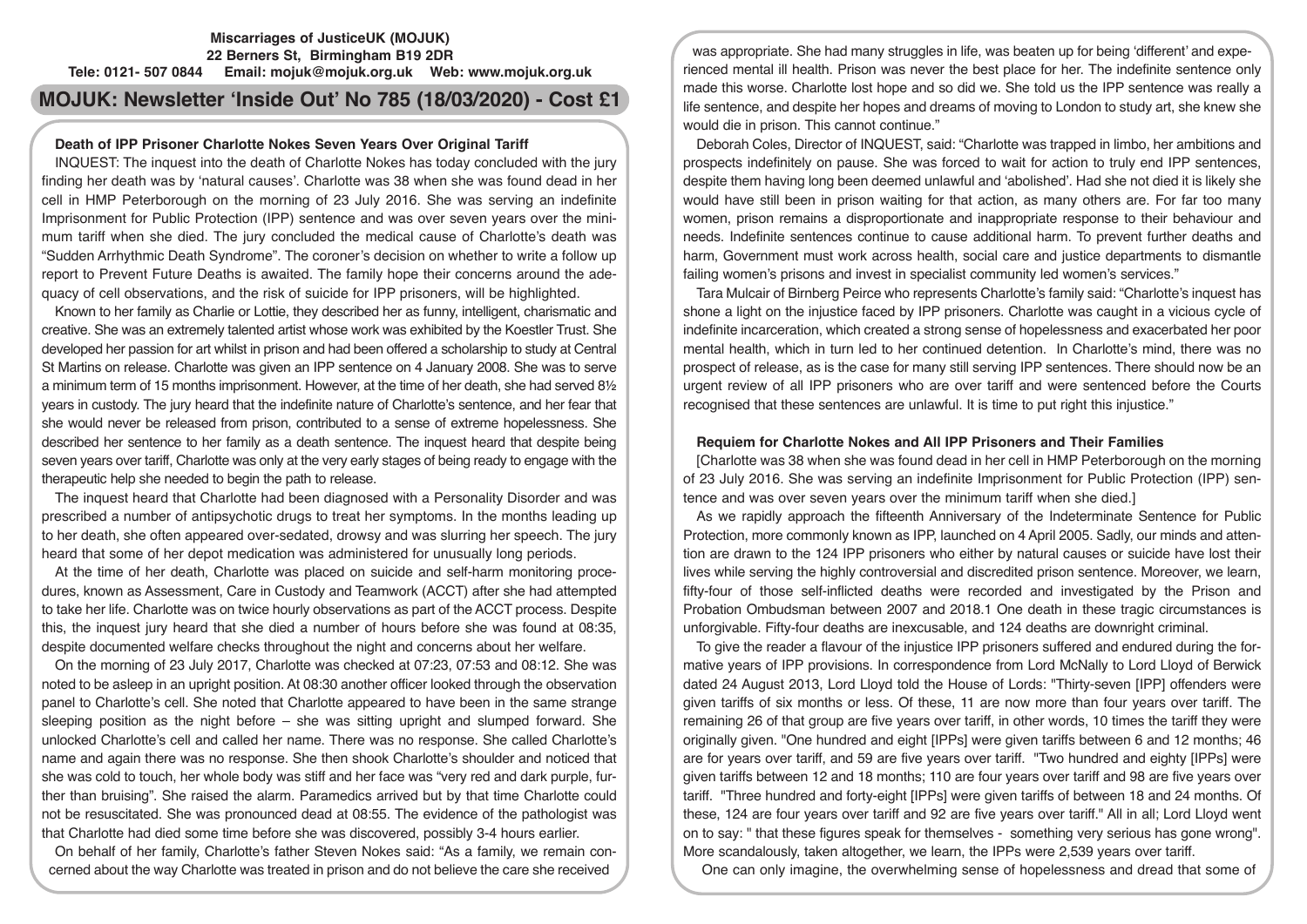those I PP prisoners felt as they contemplated taking their own lives in a bleak and unfriendly prison cell within a harsh and draconian British prison system. One wonders what was going through their minds as they put their plan in motion to end their existence.

The most prominent thought must have been the all-pervading sense of injustice and unfairness at being sentenced to a de facto and de jure life prison sentence for an offence that would not otherwise attract an indefinite sentence. Unfortunately, some IPPs were young enough to be our sons and daughters when they tragically took their lives; the vulnerable and inexperienced prisoners who can barely get through an average day of incarceration, let alone a sentence with no perceivable end or determination in sight.

Without doubt, also at the forefront of their minds, would have been their instinctive thoughts and feelings for their partners and sweethearts, love ones and close friends, who after years and years of visiting often unpleasant prisons across the England and Wales, had unwittingly succumbed to either neglect or exhaustion or both. As a direct result, the regular fortnightly visits may have slipped into one a month and then segued into one every three months; the rest becomes history. The sense of abandonment and isolation is further exacerbated by the passing of elderly family members over the years. The grandparents are first, then parents and in-laws, followed by aunts and uncles and even favourite pet animals, all of whom have stood by the IPP like a Colossus of reliability and strength, but are no more.

As each precious member of IPP's family passes away, the sense of injustice and unfairness intensifies by the fact that the IPP will never see their beautiful and smiling faces again. The only consolation the IPP has is that he or she knows the love ones who have passed away are looking down and giving them the power and purposefulness to carry on in pursuit of that elusive release date on licence; to be reunited with their family once again. Arguably, one of the unseen and least addressed by-products of the IPP sentence is that it replicates an infectious virus in the way that it slowly, bit by bit, drains the IPP and the family of their natural strength and resistance. Not only is this seen in the way it renders the IPP helpless and hopeless, but also in the way it breaks down the family bond until the IPP is left vulnerable and isolated.

One of the symptoms of the IPP malaise is when IPP becomes a continuous strain on the scarce resources of the family. Then the IPP wants to hear the voice of his partner more than the partner wants to hear the voice of him or her. Prison phone calls with partners become tense and tetchy. Before the IPP knows it, the visits are drying up, birthdays are not celebrated, and inter-family correspondence becomes non-existent. The final coup de grace occurs when partners neglect or forget to wave goodbye at the conclusion of visits. Cut adrift on a tide of loneliness and isolation, the IPP has to dig deep into his or her resolve and climb out of that trough of despair and oblivion. In all honesty, who can blame the partners and family, as they are serving a sentence as well. Deprived of the all-important release date they too are floundering looking for something concrete to grasp. One such remedy to the IPP contagion, however, is the irreplaceable loyalty, support and companionship of the wider family and that is why "the family" has been formally identified and recognised as imperative to the successful survival, rehabilitation and release into the community. It is absurd that the IPP virus pervades and destroys the very sustenance he or she needs to survive. Consequently, that is why so many IPPs self-harm and take their own life as they ultimately feel discarded and abandoned, cast adrift on the high seas of the British penal system.

Rarely has there been a more disgraceful travesty of justice than the IPP sentence. Inasmuch as the IPP is serving a life sentence for a non-life sentence offence or crime. More than anything else, this is what aggrieves the IPP, the family, human rights activists and selected members

of the legal profession the most, as they cannot reconcile the fact that 154 Specified Offences worthy of a fixed and determinate prison sentence had been politically upgraded to the most punitive sentence in the courtroom; a sentence of life imprisonment and life licence on release through IPP. It is all well and good pointing to the human rights abuses of North Korea, Saudi Arabia and China when we echo the self-same human rights abuses on our doorstep. For let us not forget, by definition, IPP sentences are life sentences albeit by another name. The only difference being, IPPs have not killed or murdered anyone, otherwise, somewhat paradoxically, the IPP would face a life sentence which he or she is already serving?

Destiny forbid if the IPP is simultaneously fighting a substantial miscarriage of justice where the police have manufactured or hidden evidence that would irrefutably prove that the accused is a victim of gross police misconduct and malpractice. In some perverse way, however, in essence, that is what keeps some IPPs afloat. Not the fact that the Court of Appeal or the risible Criminal Cases Review Commission (CCRC) will investigate the case properly and come to the IPP's assistance, no chance! The IPP can forget about that train of thought immediately, as no matter what legal avenue he or she travels down; it will invariably lead to a carefully crafted legal cul-de-sac. What becomes most important is the fact that the IPP has secured the moral high ground and their conscience will not let them forget that they are serving a double whammy of ill-justice; the wrongful conviction and, indeed, the unacceptable and insupportable open-ended sentence.

More positively, however, by dint of the herculean efforts of great politicians, such as, the former Justice Secretary Kenneth Clarke QC, Lord David Ramsbottom, Lord Simon Brown, Lord McNally and even Lord Blunkett, who is genuinely contrite over the introduction of the indefinite sentence provisions. We learn, they were all instrumental in the abolishment of IPP in December 2012, but sadly not retrospectively. We learn, in October 2019, therefore, there were still 2,598 IPP prisoners languishing in the British Prison System, and that figure excludes the 600-plus recalled IPP prisoners in the last year. 3

What is more, disconcerting BBC News reported: "The rate of self-harm by inmates serving indefinite prison sentences in England and Wales has risen by almost 50% in four years" [2012-2016]. More disturbingly, "Last year [2015] there were more than 2,500 acts of self-harm by prisoners serving imprisonment for public protection ... at a higher rate than those serving fixed sentences". This is not surprising given the incidence of self-harm among IPPs had risen directly after IPP was abolished in 2012, but not retrospectively. No doubt what aggravated matters was the stark fact the Criminal Justice System was operating a two-tier justice system. One caught under the IPP regime and an alternative one under the fixed sentence provisions, but all ironically for the same offences. To compound this issue further in June 2019 the Justice Minister Robert Buckland QC proclaimed that he could not give a timescale for the release of I PP prisoners, "because not all would be released". Alas, we have now reached the absurd situation where an offender may be sentenced to (i) a fixed determinate sentence; (ii) an indefinite sentence and, indeed; (iii) a "natural life" prison sentence all for the same offence. And this all depends on whether or not the offender was unfortunate enough to have been convicted and sentenced within the IPP window of 2005-2012!

Quite clearly, not only does this type of sentencing tombola bring the Criminal Justice System into disrepute, it also questions the purpose and validity of public protection sentences which has been partially abolished in 2012 and can also be increased at will into "natural life" sentences by an Uber-Punitive executive.

To conclude, in normal circumstances, the death of prisoners in prison would not usually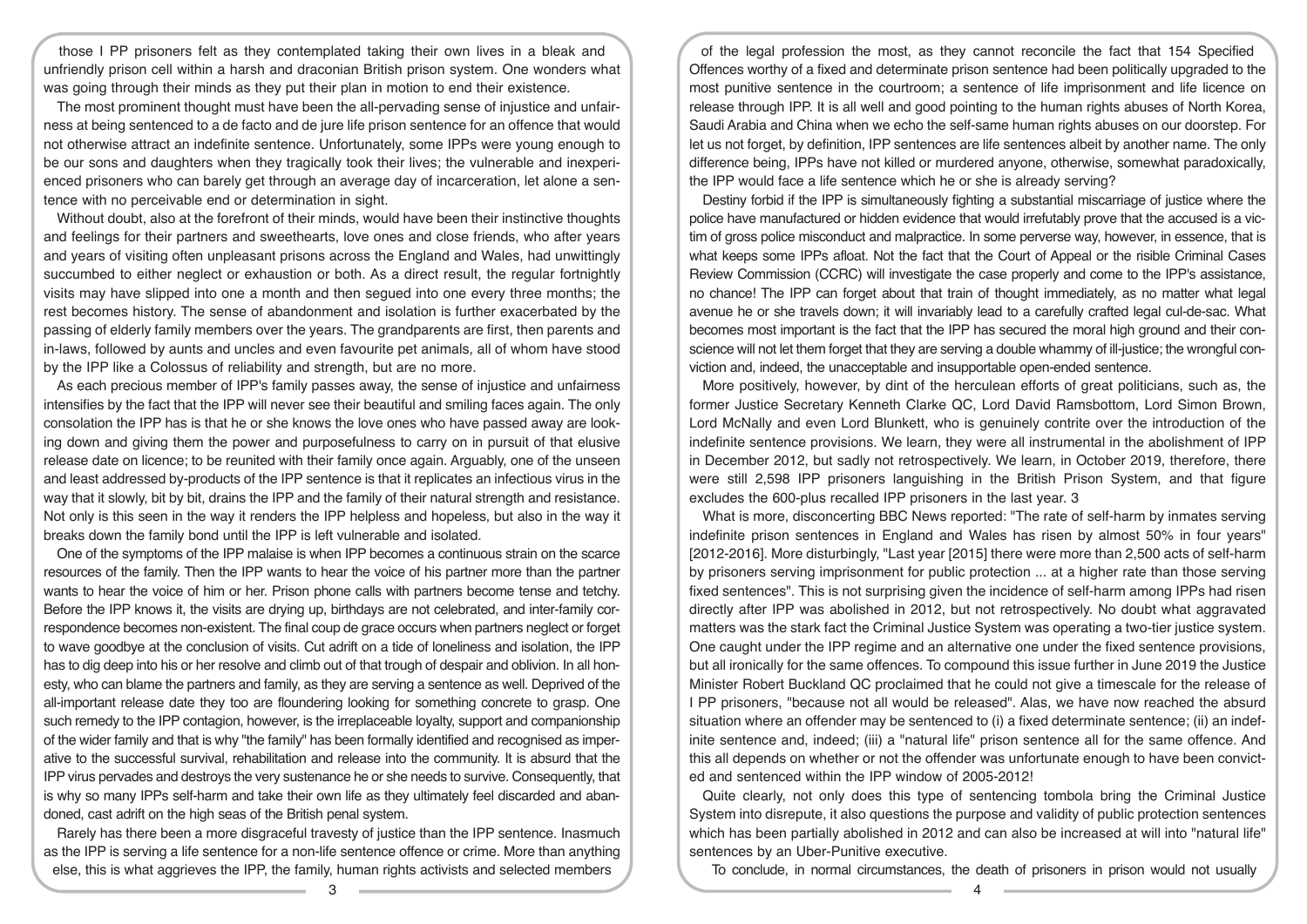deserve mention. In fact, in today's political climate, most of the politicians and public would no doubt celebrate and rejoice over such a loss. But it is only when we examine, evaluate and analyst the savage and cruel circumstances and context of the IPP deaths in custody and the concomitant loss of their family members while they were serving that sentence, that we can wholly appreciate and understand the demonstrable political scandal of indefinite sentences for public protection.

On that basis, and with all due respect, it is suggested, on the fifteenth Anniversary of IPP sentences, the 4 April 2020 that we should hold a Service of Remembrance. Or create a Garden of Remembrance, small tablet or token monument with the names of those that perished while serving a sentence thereon. So that the people of this nation will never allow such an ill-designed or ill-thought-out legislation to be passed by Parliament ever again.

Of equal importance, it is high time parliamentarians revisit the scourge of IPP, and it is abolished entirely as per the wishes of the former Justice Secretary Kenneth Clarke QC who has denounced the IPP legislation as "a disgraceful introduction into criminal law".

Lastly, when future social historians and criminologists put pen to paper or finger to laptop, to discuss and debate the Pythonesque absurdity of IPP, one hopes, in conclusion, they will pick up a Bible and turn to St Luke, chapter 23, verse 34 and print the following: "Father, forgive them, for they knew not what they did".

Terry Smith A8672AQ, HMP Highpoint, Stradishall, Newmarket, CB8 9YG

## **Clarke, R. v [2020] EWCA Crim 291**

On 30 January 2018, following a trial in the Crown Court sitting at Woolwich, before Sir Peter Openshaw and a jury, the applicant (now age 64) was convicted of the murder of Paul Milburn (count 1), conspiracy to defraud (count 3) and offering to supply a Class B drug cannabis (count 4). The following day he was sentenced to life imprisonment for murder with a minimum term to be served of 25 years less 492 days on remand.

He renews his application for leave to appeal that conviction following refusal by the single judge. Since the grounds of appeal are based on the trial process it is convenient to focus on those complaints, but before doing so we should at least refer to the striking circumstances of what appears to have been a drug deal that went wrong.

The charges arose out of events that occurred on the afternoon of Monday 26 April 1993. Paul Milburn had been a builder, but had fallen on hard times and turned to dealing in cannabis. He told friends that he was about to do a drug deal which might turn his fortune around. He borrowed a black Saab vehicle from a friend and drove to Noke Lane near St Albans for a pre-arranged meeting in the afternoon. At around 4.30 a passerby noticed a black Saab blocking the road and the driver slumped at the wheel. He called the police. When officers arrived they found the car engine revving and the driver dead at the wheel, with his foot on the accelerator. The driver's window was smashed. There was £13,500 cash in the boot.

A post-mortem examination established that he had been shot once, at close range, in the right shoulder. The bullet had killed him. A ballistic expert established that the window had been broken before the shot was fired. The shot was fired from a revolver or self-loading pistol and such a weapon could not be fired accidentally.

The prosecution case was that the applicant, together with three associates, had arranged to meet Paul Milburn with a view to carrying out a fraudulent drug deal in a quiet country lane. The plan was to cheat him out of thousands of pounds by passing off bars of wax made up to give the appearance of blocks of cannabis resin. The four men had arrived in two cars to

meet Paul Milburn and his associate (a man known as "Ginger") who were in the black Saab, driven by Paul Milburn. As the transaction was in progress the applicant, who had been hiding in nearby bushes, ran towards the Saab pointing a gun. Ginger made off across the fields, and the applicant broke the driver's window and shot him. They all then fled the scene.

At trial two of the applicant's associates gave evidence for the Crown describing the sudden and inexplicable conduct of the applicant in shooting Paul Milburn. A statement was read from the third of these associates. All three had been convicted of participation in the fraud, and the judge warned the jury to treat their evidence with caution since they may have had their own reasons for giving evidence for the prosecution.

The applicant disappeared before he could be arrested. Eventually he was traced in Germany where he was arrested nearly 13 years later, in February 2016. He was extradited to the United Kingdom and charged on 26 September 2016. He made his first appearance in the Crown Court on 29 September.

Although it is broken down into a number of separate complaints, the focus of the grounds of appeal is that the applicant was tried while unrepresented and in his absence that this was unfair and throws substantial doubts on the safety of his convictions.

It is necessary now to consider what happened between the first appearance in the Crown Court in September 2016 and the trial that began on 15 January 2018. During this time he was represented by three firms of solicitors at various times. The trial was initially set for 17 March 2017 but was adjourned because he said he was not ready. A further trial was set for a date at the beginning of October 2017. The applicant was not represented and did not appear at the hearing. The prosecution applied for the trial to take place in his absence. That application was heard by Holroyde LJ on 5 October. The applicant said that Messrs Imran Khan Solicitors had been prepared to represent him at this stage, with Mr Khan QC acting as trial advocate; and that when he had become unavailable he was unable to find anyone else. The judge heard evidence from Mr Patel of Imran Khan Solicitors that their services had in fact been dispensed with in August 2017.

Holroyde LJ granted an adjournment and making various orders designed to ensure that the applicant could obtain suitable representation and that the trial would go ahead on the next occasion. However, he warned the applicant that this should be regarded as his last opportunity to arrange representation and that if he did not engage with the process the trial might proceed in his absence.

The applicant failed to attend his trial on 15 January 2018 and the judge, having set out the history, ruled that the trial should proceed in his absence. The applicant provided no evidence of any steps taken to obtain representation and the judge decided that there were compelling reasons for the trial to proceed in his absence, including the fact that he was in custody in HMP Belmarsh, closely adjacent to the Crown Court and refusing to engage with the trial process, the public interest in pursuing the prosecution without further delay and the position of witnesses including vulnerable witnesses.

In our view, no properly arguable criticism can be made of this decision. Furthermore, the judge was careful to ensure the fairness of the trial in both directing the jury on the issue of the applicant's absence; in summing-up the case fairly, directing the jury to consider the motives for accomplices in giving incriminating evidence; and taking all reasonable points that might be taken on the applicant's behalf.

The applicant complains that by proceeding in his absence the judge failed to take into account his mental health. However, there is no suggestion, let alone supporting evidence, that he was unfit to participate in a trial or to attend court. He had been represented by counsel and solicitors on 27 March 2017, 19 May (the date of arraignment), 9 June and 30 June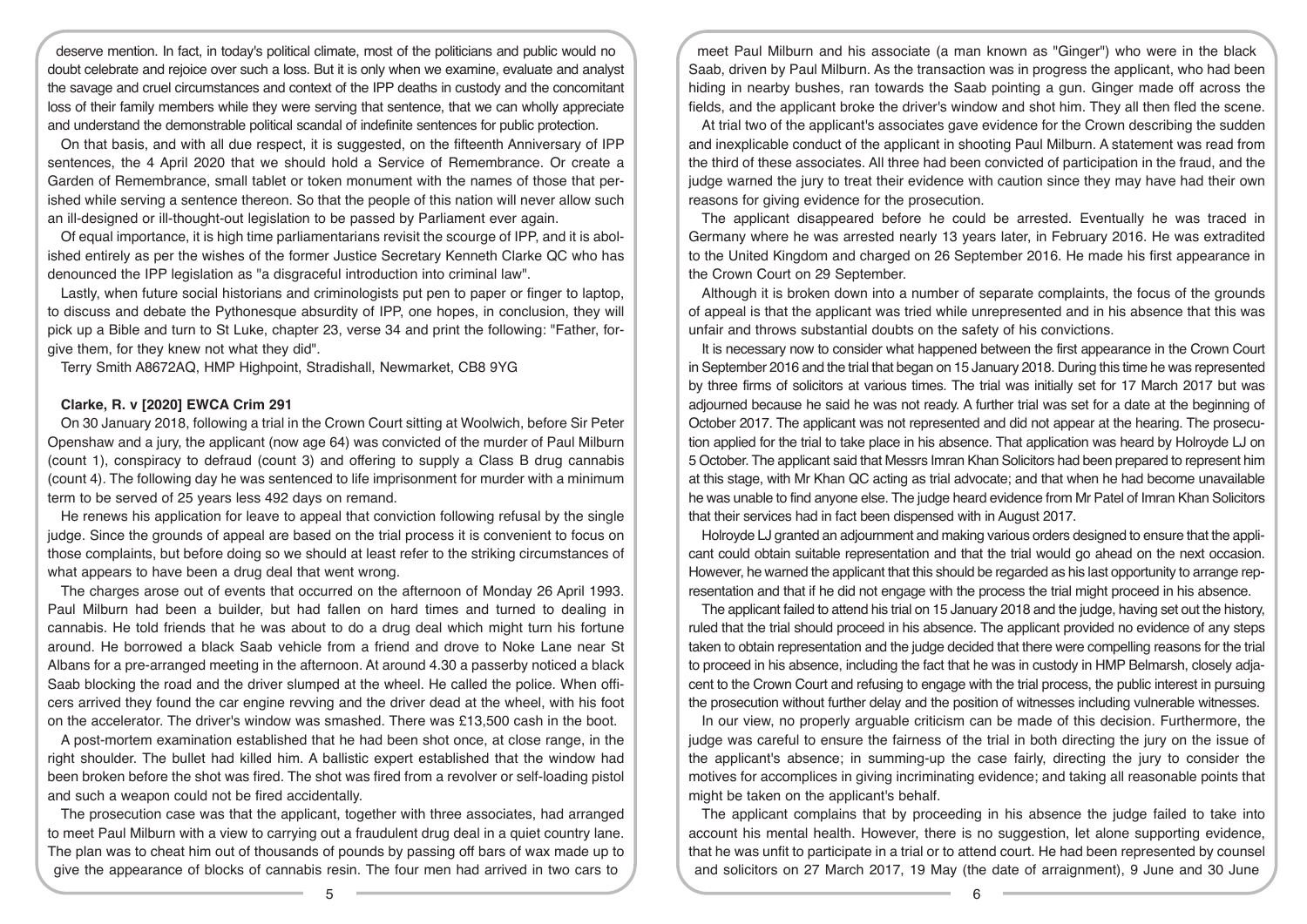2017 and no suggestion had been made as to his unfitness to participate in the trial. We note that on 24 January 2018, following enquiries, the court had been informed that no mental health concerns had been raised by the mental health team responsible for the applicant. It is clear that the applicant made a conscious decision not to attend his trial.

A further point is taken that the trial was unfair or unlawful because the custody time limits were relied on so as to "coerce" the applicant into a trial for which he did not have adequate time to prepare, and that the trial was listed for 15 January 2018 to "punish him" for his previous non-attendance at court.

Both these contentions are wholly without merit. As the single judge noted, the custody time limits were repeatedly extended to allow him to obtain representation and the trial was listed on 15 January 2018 after further adjournments had been allowed for the same reason.

Finally, there is a complaint that the applicant was not served with all the prosecution material. That complaint is also baseless. All used and unused material was served by the Crown and the judge was satisfied that the applicant had the documents.

The impression that the applicant was engaged in "playing the system" is not dispelled by the course of his renewed application for leave to appeal.

The application was lodged by the applicant at the beginning of October 2018 (208 days out of time). From the start he asked for further time to instruct new lawyers and perfect his grounds. He was allowed some time for this purpose administratively, but nothing further was received and so the application was considered and was then refused by the single judge in May 2019.

The application was renewed and listed for hearing on 30 July 2019. Shortly before that date the applicant made a request to vacate the hearing and indicated that he might wish to abandon the application. The request to vacate was granted by Males LJ who directed that the applicant must now confirm whether he wished to pursue or abandon the application. He was given until 30 September 2019 either to abandon the application or to lodge further grounds, and confirm or otherwise that counsel had been instructed. He was also told that if he failed to do so the case would be re-listed and that no further adjournment would be given. Nothing further was heard from him.

All letters to him from the Registrar's office have been returned with a letter from the applicant stating that he was refusing to accept any further correspondence from the Registrar whom he felt was persecuting him.

We should add that yesterday afternoon the court received two communications: the first from the applicant and addressed to the Registrar beginning: "I hereby formally and unequivocally demand the de-listing of my application for permission for leave to appeal". The letter continues in the same tone with entirely unjustified complaints of bad faith against the Court of Appeal office. The second is a short email from counsel's clerk saying that subject to the "appellant" organising a third party contact and signing a client care agreement, a named leading counsel was happy to accept instructions by way of Public Access.

In the light of all the previous warnings, we declined to adjourn this hearing. Even with the assistance of leading counsel, this application has no prospect of success.

This is a case in which a defendant has taken a conscious decision not to engage in the Criminal Justice System. It was his right to do so, but it was a choice made in the knowledge that it would have consequences because he was repeatedly warned that this would be so. There was no breach of his Article 6 rights. The trial was fair, despite the difficulties caused by the approach adopted by the applicant for reasons known only to himself. In the event the prosecution case was overwhelming. We are quite satisfied that the convictions are safe. The renewed application is dismissed.

#### **Shrewsbury 24 Pickets Case Referred to the Court of Appeal**

Bindmans Solicitors: Criminal Cases Review Commission has at long last after a fight with the CCRC, referred the convictions of eight of the Shrewsbury 24 to the Criminal Division of the Court of Appeal to consider the lawfulness of their convictions in 1973/4. Members of the Shrewsbury 24, supported by the Shrewsbury 24 Campaign, had asked the CCRC to refer their 1973/74 convictions to the Court of Appeal on the basis of a number of grounds, including: (i) recently discovered evidence that original witness statements had been destroyed and that this fact had not been disclosed to the defence counsel; and (ii) the broadcast of a highly prejudicial documentary during the first trial, the content of which was contributed to by a covert agency within the Foreign Office known as the Information Research Department. The original application was made in 2012 and the CCRC originally refused to make that referral in 2017.

Following that first refusal, four of those applicants pursued a judicial review on behalf of the wider group. Permission to proceed to a full hearing was originally refused on the papers, but was subsequently granted by Mr Justice Jay in November 2018. The CCRC continued to defend the proceedings until the day of the hearing before Lord Justice Flaux and Mrs Justice Carr DBE; unusually conceding part way through the submissions of Danny Friedman QC that the CCRC would withdraw its decisions and reconsider them. The CCRC has now confirmed it will refer those convictions to the Court of Appeal in respect of the two grounds identified above "because it now considers that the new evidence and argument outlined above create a real possibility the Court of Appeal will quash the convictions."

Terry Renshaw, speaking on behalf of the pickets, said, "We are absolutely delighted with the decision and look forward to our day in court to show that we were victims of a miscarriage of justice. Without the Shrewsbury 24 Campaign we would not be where we are today. We owe a great debt of thanks to them for the tireless work that they have carried out".

Jamie Potter, Partner in the Public Law and Human Rights Department at Bindmans LLP and lead solicitor for the pickets supported by the Shrewsbury 24 Campaign, said: "The decision of the CCRC to refer the convictions of the Shrewsbury 24 is welcome. It can only be hoped that this matter will now be resolved quickly with justice being achieved for the Shrewsbury 24 pickets. It has been a long and arduous battle for the pickets and the Campaign Committee that has supported them: it could never have reached this stage without the pain-staking research of the Committee, and in particular its Secretary Eileen Turnbull, who uncovered key evidence more than four decades after the relevant events took place".

#### **Judge Attacks S&G for "Wholly Unacceptable" Failure**

Nick Hilborne: A High Court judge has strongly criticised Slater & Gordon (S&G) for a "wholly unacceptable" failure to give him a crucial letter when applying for an urgent injunction in a police misconduct case. Mr Justice Saini said that, if he had seen the letter from the Independent Office for Police Conduct (IOPC) when he was considering S&G's without-notice application, he would have been "highly unlikely" to have granted the stay of misconduct proceedings that he did. S&G – which has admitted making a mistake – represented six Bedfordshire police officers who were involved in the detention and restraint of a man under the Mental Health Act in 2013. The man died in a police cell. The claimants argued that, "because of prejudice arising from the content of certain documents" read by the chair of the tribunal, a non-practising solicitor, either the chair or the whole three-person panel should have recused themselves from hearing the misconduct allegations. The panel's decision to dismiss the recusal application triggered the urgent application for judicial review, as the tribunal was due to start the following Monday.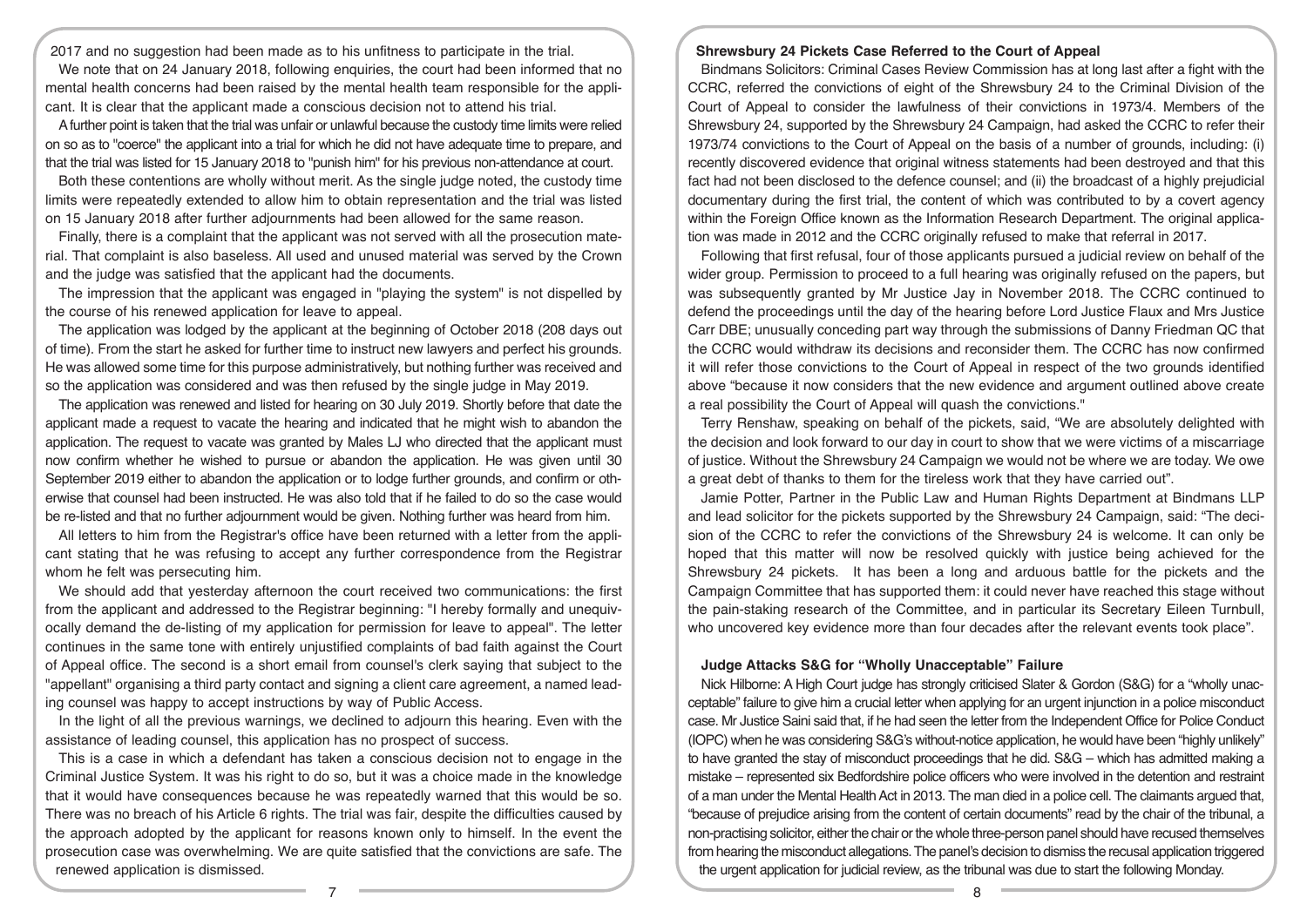However, Saini J said that on Thursday 30 January, the day before he heard the application, the IOPC sent S&G a detailed pre-action response, but "for reasons which are not clear to me", it was not put before him when he considered the application the following evening. He was given four bundles of evidence and two bundles of authorities, as well as the pleadings. The judge said he had "no knowledge" of the position of the defendants and IOPC as an interested party. Saini J said that he was left to do the best he could on a Friday evening, and work out "what, if anything, would be the response of the interested party and the defendants". He went on: "In my view, it was wholly unacceptable for the claimants' solicitors not to put that letter before the court. "When one seeks an urgent injunction, on paper or orally, and particularly when one invokes the urgent application process in the Administrative Court, as a basic and well-established rule, it is incumbent upon the applicant to put all material before the judge, including any material which has been supplied by the potential respondent to the application."

Had the letter from the IOPC had been put before him, he was "highly likely to have refused a stay". This was because the points made on behalf of the IOPC reflected "in substance" the reasons he subsequently gave for dismissing the application and removing the stay. Saini J awarded costs orders in favour of the IOPC and the Chief Constable of Bedfordshire, to be assessed on the standard basis.

However, he said the IOPC had applied for indemnity costs because of the failure to disclose the letter, and if this was pursued, S&G "will need to provide a full explanation to the court as to how this situation arose and how the failure was consistent with well-established rules governing without notice applications." Saini J drew the firm's attention to sections 14 and 16 of the Administrative Court Judicial Review Guide 2019, setting out the 'duty of candour' in disclosing information to the court and its particular importance in urgent cases. An S&G spokesman said: "There was no intention to mislead the court with the omission of this document. It was a genuine error and we accept the court's criticism."

## **UK Freed 42 Terrorists in Year Before Law to Detain Extremists For Longer**

JamieGrierson, Guardian: More than 40 convicted terrorists were released from prison in the year before emergency legislation was introduced to keep jailed extremists locked up for longer, figures reveal, while the number of far-right detainees has surged. After a non-fatal terror attack in south-west London last month, the government fast-tracked laws to prevent the automatic release of terrorist offenders without Parole Board assessment. The new laws, which came into force a week ago, were applied retrospectively, meaning serving prisoners will stay in prison longer than expected. But according to the latest figures on use of the Terrorism Act, in the year to September 2019, 42 convicted terrorists were released from custody after serving prison sentences, some of whom would have been released automatically at the halfway point of their sentence with no Parole Board assessment.

Meanwhile, the figures reveal that the number of prisoners classed as rightwing extremists who are behind bars for terrorism offences has almost doubled in two years. In the year to the end of December, there were 41 people in custody categorised as holding extreme rightwing ideology, up from just a handful of cases five years ago –four in 2014 – to 21 for the same period in 2017 and 28 in 2018.

Last month, a proscription order was issued, making membership of the neo-nazi group Sonnenkrieg Division illegal in the UK. It also recognised System Resistance Network as an alias of the already banned neo-Nazi group National Action. Anyone found to be a member of, or offering support to, the groups could now face up to 10 years in jail. Overall, as of 31 December, there were 231 people in custody for terrorism-related offences, the "vast majority". or 77%, branded as holding Islamist-extremist views.

# **Longer Jail Time For Terrorists Could Backfire, Says Watchdog**

The convicted terrorist Sudesh Amman, who was shot dead by plain-clothes officers after he stabbed two people on 2 February, was released about 10 days before he launched the assault on a busy Streatham High Road. He had been released automatically at the midway point of his sentence despite authorities having serious concerns about the risk he posed to the public. Under the emergency laws, all terrorist offenders will now have to serve two thirds of their sentence before being eligible for a Parole Board assessment and will not be automatically released. The proposals were in addition to a broad package of counter-terrorism measures announced by the Home Office and the Ministry of Justice, which included plans to introduce lie-detector tests for terrorist offenders as well as the recruitment of specialist counter-terrorism probation officers.

The number of arrests for terrorism-related activity has dropped to the lowest number in six years – 280 to 31 December – but rose in the last quarter and remains higher than the annual average of 260. Of these, 110 (39%) people were released on bail or released under investigation – meaning they were not subjected to any restrictions while inquiries into the offences continued. There were 87 (31%) charged and 65 of these were for terrorism-related offences. A further 19 (7%) received a caution, were recalled to prison or handed over to immigration authorities and 63 suspects or 23% were released without charge. Commonly, sentences are consistently less than four years and were handed down for more than half of the convictions, 24 out of 46. Three offenders in the last year were handed a life sentence, down from six in the previous year, but the number of long-term sentences of more than 10 years rose slightly.

#### **Police Officer Arrested for Murder Accused of Framing 69**

*Louise Hall, Independent:* A disgraced former Houston Police Officer facing murder charges is suspected of having exploited his position to ensure the wrongful conviction of 69 people. Gerald Goines was dismissed after he led a botched drug raid resulting in the death of a married couple in January 2019, ABC News reported. Not only is the former officer facing murder charges as a result of the two deaths, but is now facing allegations that he has been framing individuals for more than a decade.

Houston District Attorney Kim Ogg said on Wednesday that a review of cases Mr Goines played a substantial role in, between 2008 and 2019, found 69 people who may have been convicted on false evidence presented by the then police officer, the report said. Defence attorney Monique Sparks told ABC News she had maintained suspicions against the officer for a long time and alleged that she has received numerous complaints about Mr Goines' behaviour. "I would say that at least for 10 years that I know of, he's kind of been terrorising the community," Ms Sparks said on Thursday. "So they would tell me this and I'm like, 'OK, what you have to do is make a report and they wouldn't do it. "We would tell the prosecution 'this is what this cop did' and it was just very hard to catch him or for people to want to take it up the chain." Ms Sparks alleged defendants were too scared to file official grievances, claiming most of the people Mr Goines targeted were low-income African Americans. The 69 cases that Ms Ogg has called for a review of are those that rested solely on Mr Goines' casework, according to Texas newspaper The Houston Chronicle.

The District Attorney filed a motion requesting judges appoint lawyers for the 69 individuals so they can begin the process of possibly having their convictions overturned. "We need to clear people convicted solely on the word of a police officer whom we can no longer trust," Ogg said in a statement, according to ABC News. After Mr Goines' was relieved of duty, prosecutors dismissed dozens of the cases he had worked on, and the investigation into Mr Goines' casework has been ongoing.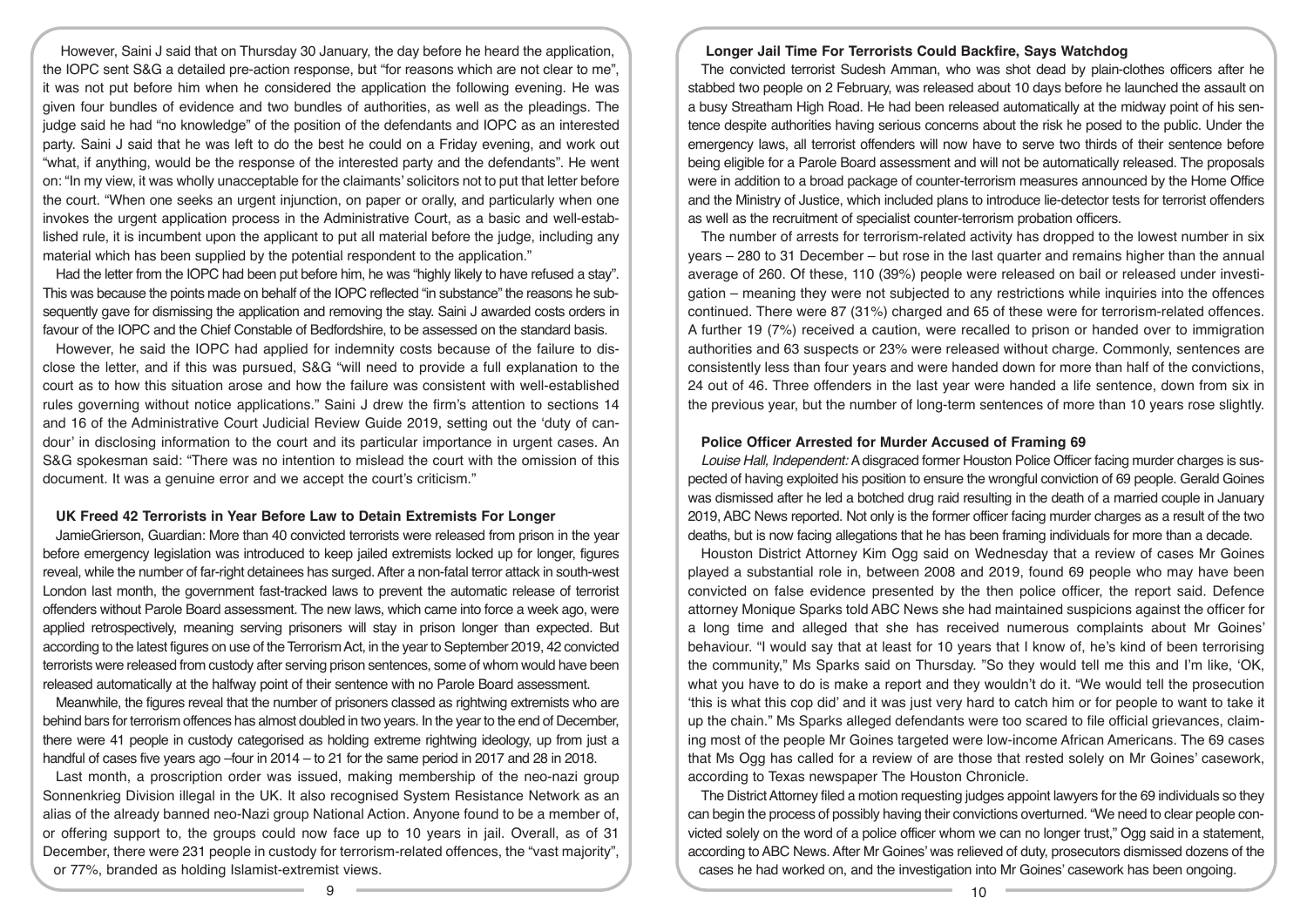The Houston Chronicle's report said Mr Goines' defence attorney hit out at Ogg's move to have Mr Goines' convictions overturned. "She could care less about these defendants," Nicole DeBorde told the Chronicle. "They're absolutely treating this differently [from other postconviction writ cases], and there's only one reason — they are hard on their push to get people to the polls because she has some worthy opponents." Mr Goines is understood to have been a Houston police officer for 25 years and was wounded in the line of duty three times, including on the night of the drug raid that left three other police drug-team members wounded.

The chief of Houston Police, Art Acevedo, speaking at a February 2019 news conference reported by KTRK, alleged Mr Goines lied in an affidavit that allowed him to carry out a noknock raid of the couple's home. Authorities said Mr Goines is suspected to have falsely written in the sworn document that a confidential informant conducted two drug purchases of black tar heroin at the couple's residence according to documents filed in Harris County District Court, ABC News said. One of the former police officers colleagues, Steven Bryant, was also charged with tampering with a government document. Mr Goines and Mr Bryant have both pleaded not guilty to the state and federal charges filed against them.

#### **Your Man in the Public Gallery – Assange Hearing Day**

*Craig Murray, Human Rights Activist*: *Woolwich Crown Court* (WCC) is designed to impose the power of the state. Normal courts in this country are public buildings, deliberately placed by our ancestors right in the centre of towns, almost always just up a few steps from a main street. The major purpose of their positioning and of their architecture was to facilitate public access in the belief that it is vital that justice can be seen by the public. WCC, which hosts Belmarsh Magistrates Court, is built on totally the opposite principle. It is designed with no other purpose than to exclude the public. Attached to a prison on a windswept marsh far from any normal social centre, an island accessible only through navigating a maze of dual carriageways, the entire location and architecture of the building is predicated on preventing public access. It is surrounded by a continuation of the same extremely heavy duty steel paling barrier that surrounds the prison. It is the most extraordinary thing, a courthouse which is a part of the prison system itself, a place where you are already considered guilty and in jail on arrival. WCC is nothing but the physical negation of the presumption of innocence, the very incarnation of injustice in unyielding steel, concrete and armoured glass. It has precisely the same relationship to the administration of justice as Guantanamo Bay or the Lubyanka. It is in truth just the sentencing wing of Belmarsh prison.

When enquiring about facilities for the public to attend the hearing, an Assange activist was told by a member of court staff that we should realise that Woolwich is a "counter-terrorism court". That is true de facto, but in truth a "counter-terrorism court" is an institution unknown to the UK constitution. Indeed, if a single day at WCC does not convince you the existence of liberal democracy is now a lie, then your mind must be very closed indeed.

Extradition hearings are not held at Belmarsh Magistrates Court inside WCC. They are always held at Westminster Magistrates Court as the application is deemed to be delivered to the government at Westminster. Now get your head around this. This hearing is at Westminster Magistrates Court. It is being held by the Westminster magistrates and Westminster court staff, but located at Belmarsh Magistrates Court inside WCC. All of which weird convolution is precisely so they can use the "counter-terrorist court" to limit public access and to impose the fear of the power of the state.

One consequence is that, in the courtroom itself, Julian Assange is confined at the back of the court behind a bulletproof glass screen. He made the point several times during pro-

ceedings that this makes it very difficult for him to see and hear the proceedings. The magistrate, Vanessa Baraitser, chose to interpret this with studied dishonesty as a problem caused by the very faint noise of demonstrators outside, as opposed to a problem caused by Assange being locked away from the court in a massive bulletproof glass box.

Now there is no reason at all for Assange to be in that box, designed to restrain extremely physically violent terrorists. He could sit, as a defendant at a hearing normally would, in the body of the court with his lawyers. But the cowardly and vicious Baraitser has refused repeated and persistent requests from the defence for Assange to be allowed to sit with his lawyers. Baraitser of course is but a puppet, being supervised by Chief Magistrate Lady Arbuthnot, a woman so enmeshed in the defence and security service establishment I can conceive of no way in which her involvement in this case could be more corrupt.

It does not matter to Baraitser or Arbuthnot if there is any genuine need for Assange to be incarcerated in a bulletproof box, or whether it stops him from following proceedings in court. Baraitser's intention is to humiliate Assange, and to instill in the rest of us horror at the vast crushing power of the state. The inexorable strength of the sentencing wing of the nightmarish Belmarsh Prison must be maintained. If you are here, you are guilty.

It's the Lubyanka. You may only be a remand prisoner. This may only be a hearing not a trial. You may have no history of violence and not be accused of any violence. You may have three of the country's most eminent psychiatrists submitting reports of your history of severe clinical depression and warning of suicide. But I, Vanessa Baraitser, am still going to lock you up in a box designed for the most violent of terrorists. To show what we can do to dissidents. And if you can't then follow court proceedings, all the better.

You will perhaps better accept what I say about the Court when I tell you that, for a hearing being followed all round the world, they have brought it to a courtroom which had a total number of sixteen seats available to members of the public. 16. To make sure I got one of those 16 and could be your man in the gallery, I was outside that great locked iron fence queuing in the cold, wet and wind from 6am. At 8am the gate was unlocked, and I was able to walk inside the fence to another queue before the doors of the courtroom, where despite the fact notices clearly state the court opens to the public at 8am, I had to queue outside the building again for another hour and forty minutes. Then I was processed through armoured airlock doors, through airport type security, and had to queue behind two further locked doors, before finally getting to my seat just as the court started at 10am. By which stage the intention was we should have been thoroughly cowed and intimidated, not to mention drenched and potentially hypothermic.

There was a separate media entrance and a media room with live transmission from the courtroom, and there were so many scores of media I thought I could relax and not worry as the basic facts would be widely reported. In fact, I could not have been more wrong. I followed the arguments very clearly every minute of the day, and not a single one of the most important facts and arguments today has been reported anywhere in the mainstream media. That is a bold claim, but I fear it is perfectly true. So I have much work to do to let the world know what actually happened. The mere act of being an honest witness is suddenly extremely important, when the entire media has abandoned that role.

James Lewis QC made the opening statement for the prosecution. It consisted of two parts, both equally extraordinary. The first and longest part was truly remarkable for containing no legal argument, and for being addressed not to the magistrate but to the media. It is not just that it was obvious that is where his remarks were aimed, he actually stated on two occasions during his opening statement that he was addressing the media, once repeating a sentence and saying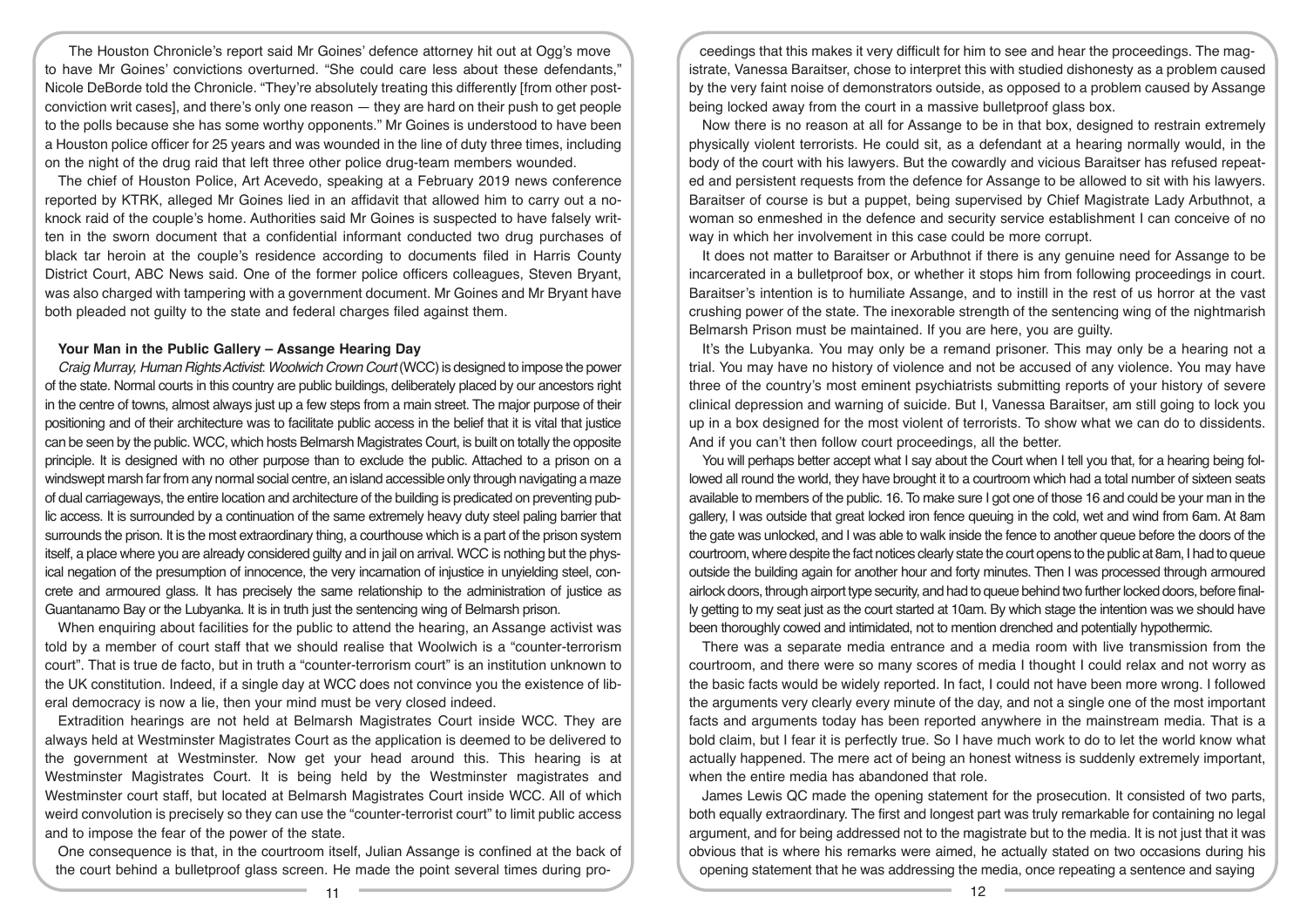specifically that he was repeating it again because it was important that the media got it. I am frankly astonished that Baraitser allowed this. It is completely out of order for a counsel to address remarks not to the court but to the media, and there simply could not be any clearer evidence that this is a political show trial and that Baraitser is complicit in that. I have not the slightest doubt that the defence would have been pulled up extremely quickly had they started addressing remarks to the media. Baraitser makes zero pretence of being anything other than in thrall to the Crown, and by extension to the US Government.

The points which Lewis wished the media to know were these: it is not true that mainstream outlets like the Guardian and New York Times are also threatened by the charges against Assange, because Assange was not charged with publishing the cables but only with publishing the names of informants, and with cultivating Manning and assisting him to attempt computer hacking. Only Assange had done these things, not mainstream outlets.

Lewis then proceeded to read out a series of articles from the mainstream media attacking Assange, as evidence that the media and Assange were not in the same boat. The entire opening hour consisted of the prosecution addressing the media, attempting to drive a clear wedge between the media and Wikileaks and thus aimed at reducing media support for Assange. It was a political address, not remotely a legal submission. At the same time, the prosecution had prepared reams of copies of this section of Lewis' address, which were handed out to the media and given them electronically so they could cut and paste.

Following an adjournment, magistrate Baraitser questioned the prosecution on the veracity of some of these claims. In particular, the claim that newspapers were not in the same position because Assange was charged not with publication, but with "aiding and abetting" Chelsea Manning in getting the material, did not seem consistent with Lewis' reading of the 1989 Official Secrets Act, which said that merely obtaining and publishing any government secret was an offence. Surely, Baraitser suggested, that meant that newspapers just publishing the Manning leaks would be guilty of an offence?

This appeared to catch Lewis entirely off guard. The last thing he had expected was any perspicacity from Baraitser, whose job was just to do what he said. Lewis hummed and hawed, put his glasses on and off several times, adjusted his microphone repeatedly and picked up a succession of pieces of paper from his brief, each of which appeared to surprise him by its contents, as he waved them haplessly in the air and said he really should have cited the Shayler case but couldn't find it. It was liking watching Columbo with none of the charm and without the killer question at the end of the process.

Suddenly Lewis appeared to come to a decision. Yes, he said much more firmly. The 1989 Official Secrets Act had been introduced by the Thatcher Government after the Ponting Case, specifically to remove the public interest defence and to make unauthorised possession of an official secret a crime of strict liability – meaning no matter how you got it, publishing and even possessing made you guilty. Therefore, under the principle of dual criminality, Assange was liable for extradition whether or not he had aided and abetted Manning. Lewis then went on to add that any journalist and any publication that printed the official secret would therefore also be committing an offence, no matter how they had obtained it, and no matter if it did or did not name informants.

Lewis had thus just flat out contradicted his entire opening statement to the media stating that they need not worry as the Assange charges could never be applied to them. And he did so straight after the adjournment, immediately after his team had handed out copies of the argument he had now just completely contradicted. I cannot think it has often happened in court that a senior lawyer has proven himself so absolutely and so immediately to be an unmitigated and

ill-motivated liar. This was undoubtedly the most breathtaking moment in today's court hearing.

Yet remarkably I cannot find any mention anywhere in the mainstream media that this happened at all. What I can find, everywhere, is the mainstream media reporting, via cut and paste, Lewis's first part of his statement on why the prosecution of Assange is not a threat to press freedom; but nobody seems to have reported that he totally abandoned his own argument five minutes later. Were the journalists too stupid to understand the exchanges?

The explanation is very simple. The clarification coming from a question Baraitser asked Lewis, there is no printed or electronic record of Lewis' reply. His original statement was provided in cut and paste format to the media. His contradiction of it would require a journalist to listen to what was said in court, understand it and write it down. There is no significant percentage of mainstream media journalists who command that elementary ability nowadays. "Journalism" consists of cut and paste of approved sources only. Lewis could have stabbed Assange to death in the courtroom, and it would not be reported unless contained in a government press release.

I was left uncertain of Baraitser's purpose in this. Plainly she discomfited Lewis very badly on this point, and appeared rather to enjoy doing so. On the other hand the point she made is not necessarily helpful to the defence. What she was saying was essentially that Julian could be extradited under dual criminality, from the UK point of view, just for publishing, whether or not he conspired with Chelsea Manning, and that all the journalists who published could be charged too. But surely this is a point so extreme that it would be bound to be invalid under the Human Rights Act? Was she pushing Lewis to articulate a position so extreme as to be untenable – giving him enough rope to hang himself – or was she slavering at the prospect of not just extraditing Assange, but of mass prosecutions of journalists?

The reaction of one group was very interesting. The four US government lawyers seated immediately behind Lewis had the grace to look very uncomfortable indeed as Lewis baldly declared that any journalist and any newspaper or broadcast media publishing or even possessing any government secret was committing a serious offence. Their entire strategy had been to pretend not to be saying that. Lewis then moved on to conclude the prosecution's arguments. The court had no decision to make, he stated. Assange must be extradited. The offence met the test of dual criminality as it was an offence both in the USA and UK. UK extradition law specifically barred the court from testing whether there was any evidence to back up the charges. If there had been, as the defence argued, abuse of process, the court must still extradite and then the court must pursue the abuse of process as a separate matter against the abusers. (This is a particularly specious argument as it is not possible for the court to take action against the US government due to sovereign immunity, as Lewis well knows). Finally, Lewis stated that the Human Rights Act and freedom of speech were completely irrelevant in extradition proceedings.

Edward Fitzgerald then arose to make the opening statement for the defence. He started by stating that the motive for the prosecution was entirely political, and that political offences were specifically excluded under article 4.1 of the UK/US extradition treaty. He pointed out that at the time of the Chelsea Manning Trial and again in 2013 the Obama administration had taken specific decisions not to prosecute Assange for the Manning leaks. This had been reversed by the Trump administration for reasons that were entirely political. On abuse of process, Fitzgerald referred to evidence presented to the Spanish criminal courts that the CIA had commissioned a Spanish security company to spy on Julian Assange in the Embassy, and that this spying specifically included surveillance of Assange's privileged meetings with his lawyers to discuss extradition. For the state trying to extradite to spy on the defendant's client-lawyer consultations is in itself grounds to dismiss the case. (This point is